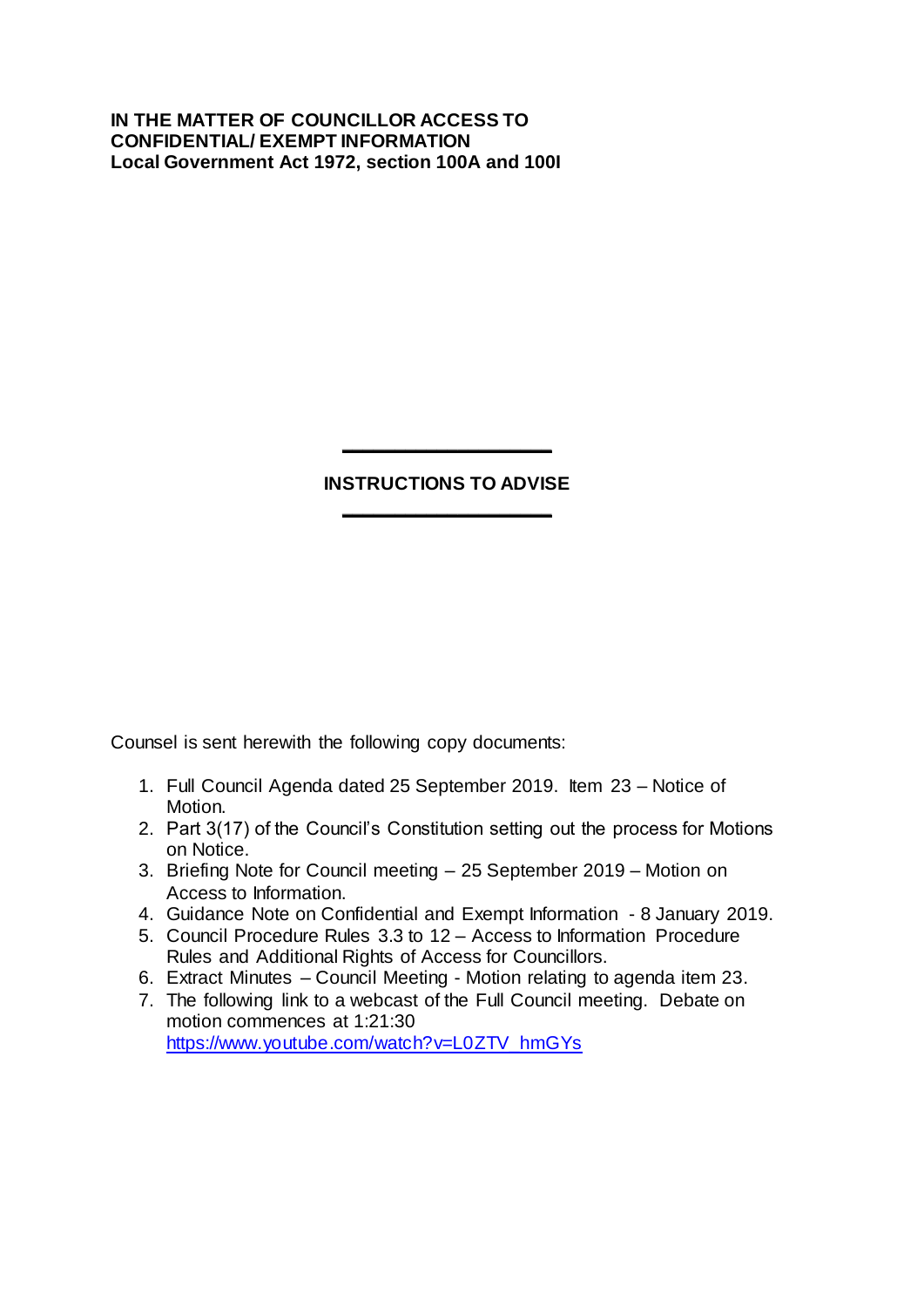1. Leading Counsel is instructed by Patricia Narebor, Head of Legal Partnership, Mid Kent Legal Services, for Maidstone, Swale and Tunbridge Wells Borough Councils on behalf of Maidstone Borough Council for the purpose of this instruction.

2. At a meeting of the Maidstone Full Council on 25 September 2019, a Member (Cllr Perry, following amendments) gave notice of the following motion:

"Members of this Council are elected by the Residents of this Borough to represent their interests. In order for Members to carry out their duties effectively this Council agrees that all committee agendas and reports relating to items on the agenda (including minutes, supporting documentation, and urgent updates and relevant exempt information) will be provided to committee members and made available to any other interested members on request." (Document 1).

3. Leading Counsel is referred to the Briefing Note for the Council meeting which provided guidance to all Councillors regarding the Local Government (Access to Information) Act 1985 and related statutory provisions. (Document 3).

4. Guidance had been provided to Councillors in the past following the release of exempt information to the press. Leading Counsel is referred to Document 4 the Guidance Note on Confidential and Exempt Information dated 8 January 2019.

5. Full Council resolved that the amended motion be considered by Democracy and General Purposes Committee ("DGP Committee"). The terms of reference for the DGP Committee enables it to "review the Constitution in conjunction with the Monitoring Officer and recommend proposed changes, where significant, to the Council".

6. Cllr Perry expressed that whilst the common law case of '**R v Birmingham City Council ex p O** (1983)' had been cited in support of the "need to know" approach currently adopted by the Council, there are other examples of common law in existence which support the motion.

7. Another member then proceeded to advise that various case law in support of the motion exists whilst confirming his understanding that case law is open to interpretation. The following case was cited:

 '*R v Sheffield City Council Ex parte Chadwick* (1985) in which the Divisional Court (Woolf J) took the view that it is not lawful for a council, by allowing a sub-committee to be used for party political purposes, to justify a need for confidentiality and secrecy which would not otherwise arise.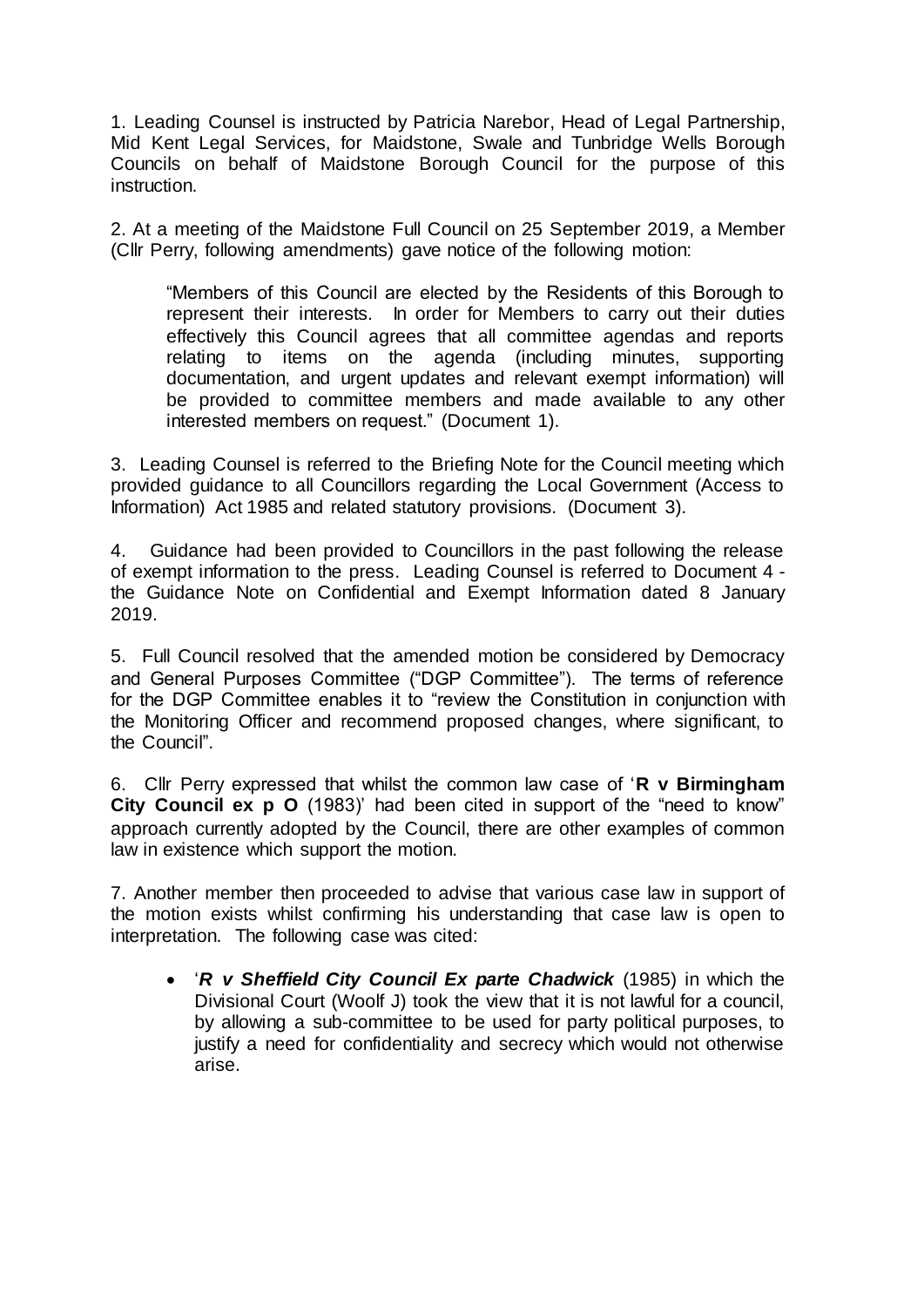8. The Councillor then went on to advise that Lord Brightman had, in the case of a Councillor with a reasonable request for information stated that bias should be to allow release of information rather than conceal and that Lord Granger extended this by stating that a Council's refusal of information was almost "Wednesbury unreasonable". No cases were cited however.

9. Amendments to the motion were proposed by both Cllr Clarke and Cllr Blackmore and there was general support for Councillors having access to any information they requested and Officers not having any powers to prevent that.

10. Leading Counsel is referred to the Access to Information Procedure Rules within the Council's Constitution – Document 5 and in particular procedure rule 3.2. to 3.12. The Council's current practice is that Committee papers, appendices, background papers and exempt papers are provided to Committee members to enable decisions to be made. All papers are published electronically and available to the public and non committee members (except exempt information) in accordance with the Local Government (Access to Information) Act 1985 and CPR 5. The Council operates a Committee system of governance under the Local Authorities (Committee System) (England) Regulations 2012 rather than an executive model of governance.

11. All Councillors are entitled to inspect any document which is in the possession or under the control of the Council where they are able to demonstrate a "need to know" to the satisfaction of the Monitoring Officer or her Deputy. Leading Counsel is referred to CPR 12. The implication of the motion is that Council Procedure Rules will require revision if all Councillors are to be provided with all information to include exempt information without demonstrating a "need to know".

12. Leading Counsel is referred to caselaw addressing the issue of Members' access to information and meetings, namely:

*R v Birmingham City Council ex p O (1983 1 AC 578* – members had a right of access to all written material in the possession of the local authority if they could demonstrate a "need to know" to enable them to properly perform their duties.

*R v Hinckley and Bosworth BC ex p Handford (1992) unreported:* A members statutory right of access is limited to documents concerned with business about to be transacted at a meeting. For access to other documents, Members must rely on their common law rights if they can demonstrate a need to know, or on the rights available to the public, including through the FOI Act 2000.

**R v Rushmoor BC ex p Crawford** (1981) The Times 28 November: There is no automatic right to membership of a committee.

**R v Brent BC ex p Gladbaum (1989)** The Times 14 December: Members of the committee should be appointed by full Council and this task and the power to remove members from committees should not be delegated to a committee. R v Eden DC ex Moffat (1988) The Times 24 November – removal from a committee must be fair. The case of Eden also demonstrated that each case had to be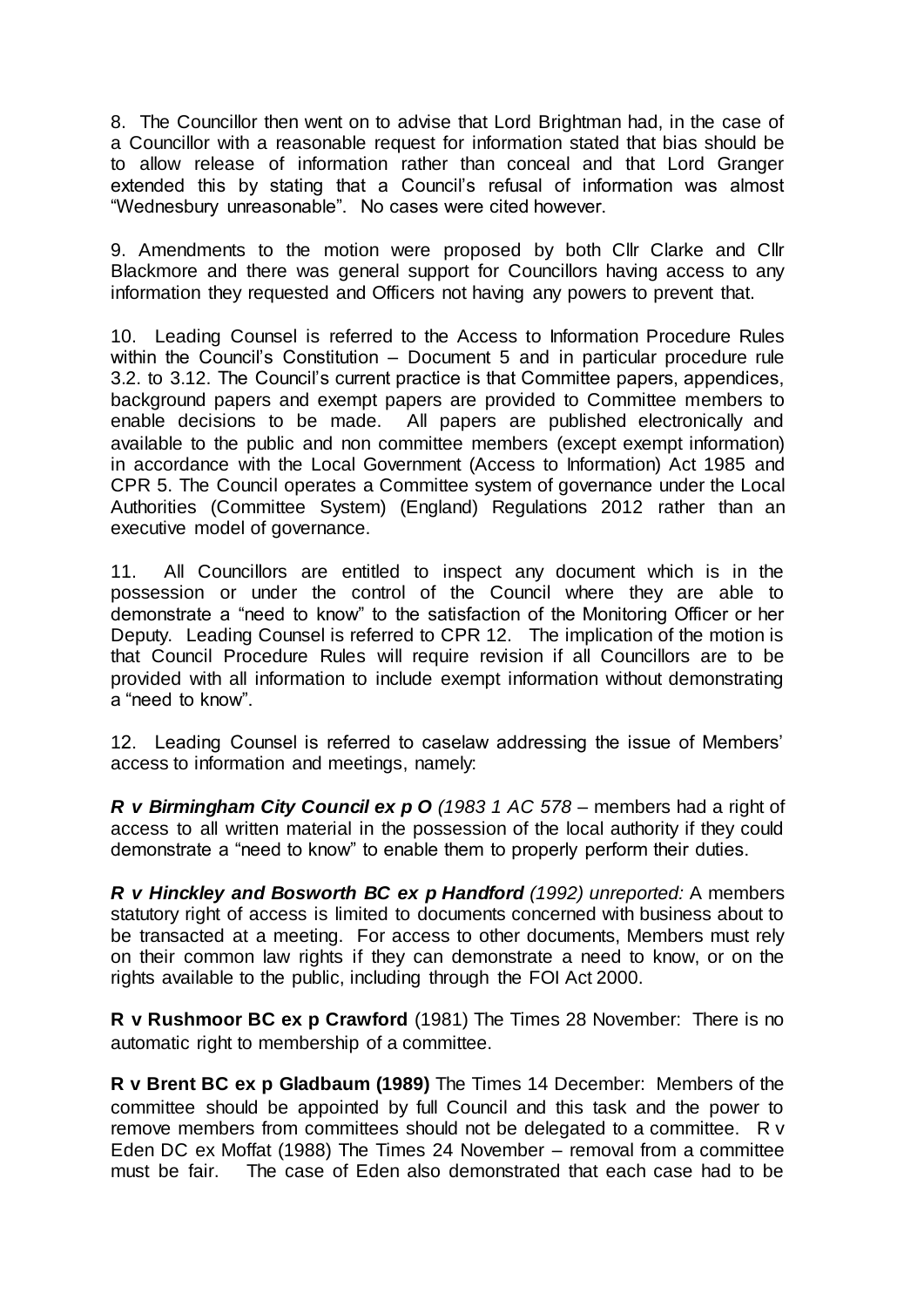taken on its merits with the advantages of the member attending being weighed against the interests of the Council and any disadvantages.

**R v Sheffield City Council ex p Chadwick** (1985) 84 LGR 563: If a Councillor can establish a "need to know", then he or she will be entitled to attend meetings in the same way that a councillor will have access to papers.

13. The Local Government Act 1972, section 100A (4) provides that:

"A principal council may by resolution exclude the public from a meeting during an item of business whenever it is likely, in view of the nature of the business to be transacted or the nature of the proceedings, that if members of the public were present during that item there would be disclosure to them of exempt information, as defined in Part 1 of Schedule 12A of the Local Government Act 1972 – Section 100I. Leading Counsel is referred to the categories of exempt information as outlined in paragraph 11 of the Guidance Note dated 8 January 2019.

14. Leading Counsel is requested to advise on the implications should the Council procedure rules be revised in line with the motion. Further, how the Council can avoid compromising its position in relation to release of information if the public interest in maintaining the exemption outweighs the public interest in disclosing the information:

- relating to an individual or likely to reveal the identity of an individual,
- how to protect information relating to the financial or business affairs of any particular person (including the Council's information);
- information relating to labour relations arising from consulations or negotiations;
- Information in respect of which a claim to legal professional privilege could be maintained in legal proceedings;
- Information that reveals that a notice, order or direction under any legislation is proposed to be imposed on a person;
- Information relating to any action taken or to be taken in connection with the prevention, investigation or prosecution of crime.

15. This is particularly so if Councillors are no longer required to demonstrate "a need to know" and all information is to be made available to all Councillors. As noted earlier, the Council undertook an investigation following release of exempt information to the Press which had been considered by members at a Committee. The Council was not able to identify whether the source of the leak to the Press was by a member or an officer of the Council.

16. Leading Counsel or an appointed Senior Junior Counsel may be required to attend the Democracy and General Purposes Committee on 13 November 2019 to provide clarification to the Committee and guidance on the implications should the proposal in the motion be accepted and the Council Procedure rules be revised.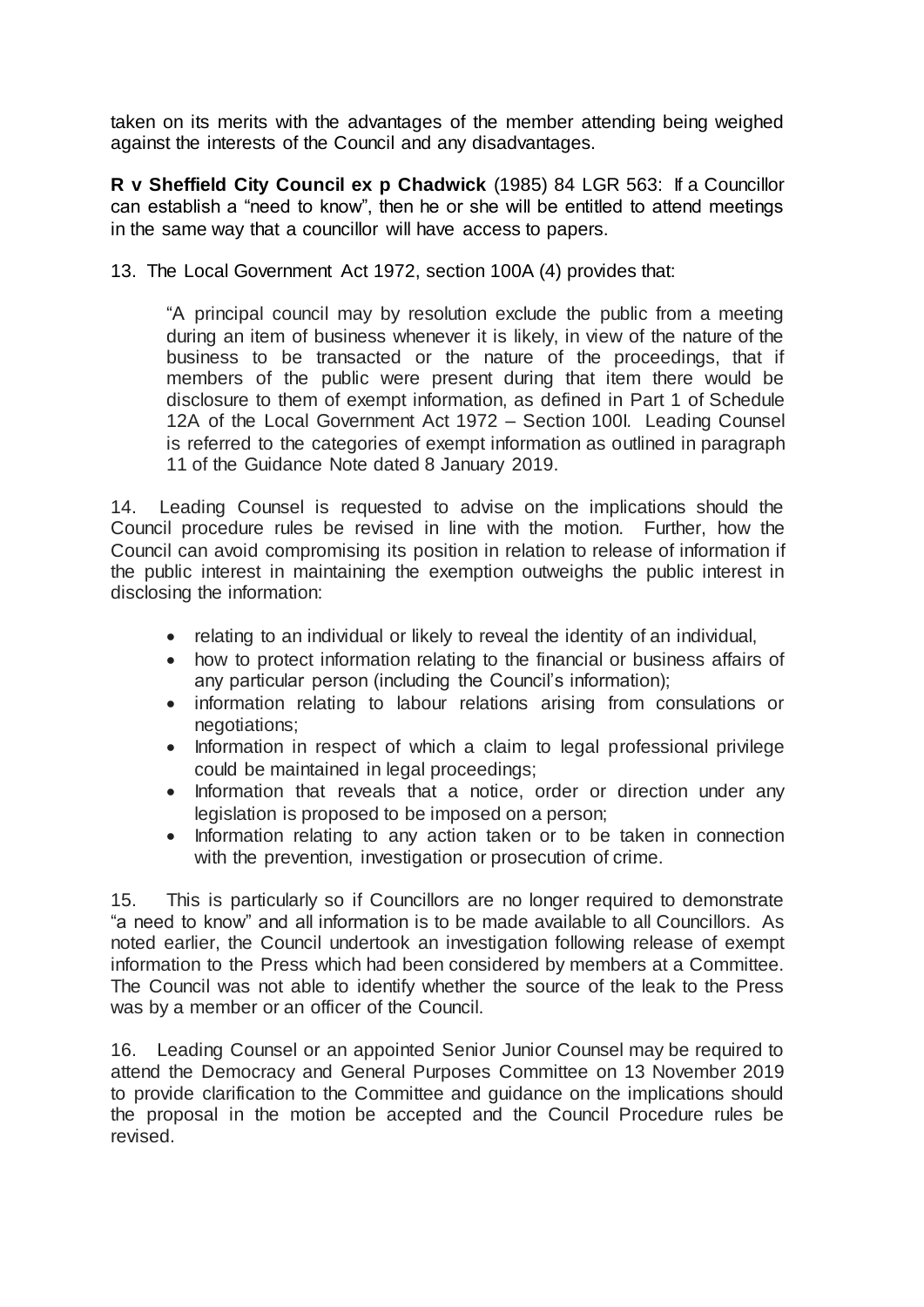Leading Counsel is requested to advise on:

i) the general legal position currently accepted on access to information by Councillors and when and how this is limited.

ii) whether it would be feasible for Councillors to be granted full access to information as proposed.

Iii consider whether limitations on any such access would be advisable and why.

iv) consider available case law and provide an opinion on whether there is support for the Council's current approach as outlined in the Council's Access to Information Procedure Rules and Additional Rights of Access for Councillors under procedure rule 12 or the approach proposed by the Notice of Motion.

v) advise generally.

Should Leading Counsel require further information, please contact Gary Rowland on 01622 602276 and at [Gary.Rowland@midkent.gov.uk.](mailto:Gary.Rowland@midkent.gov.uk)